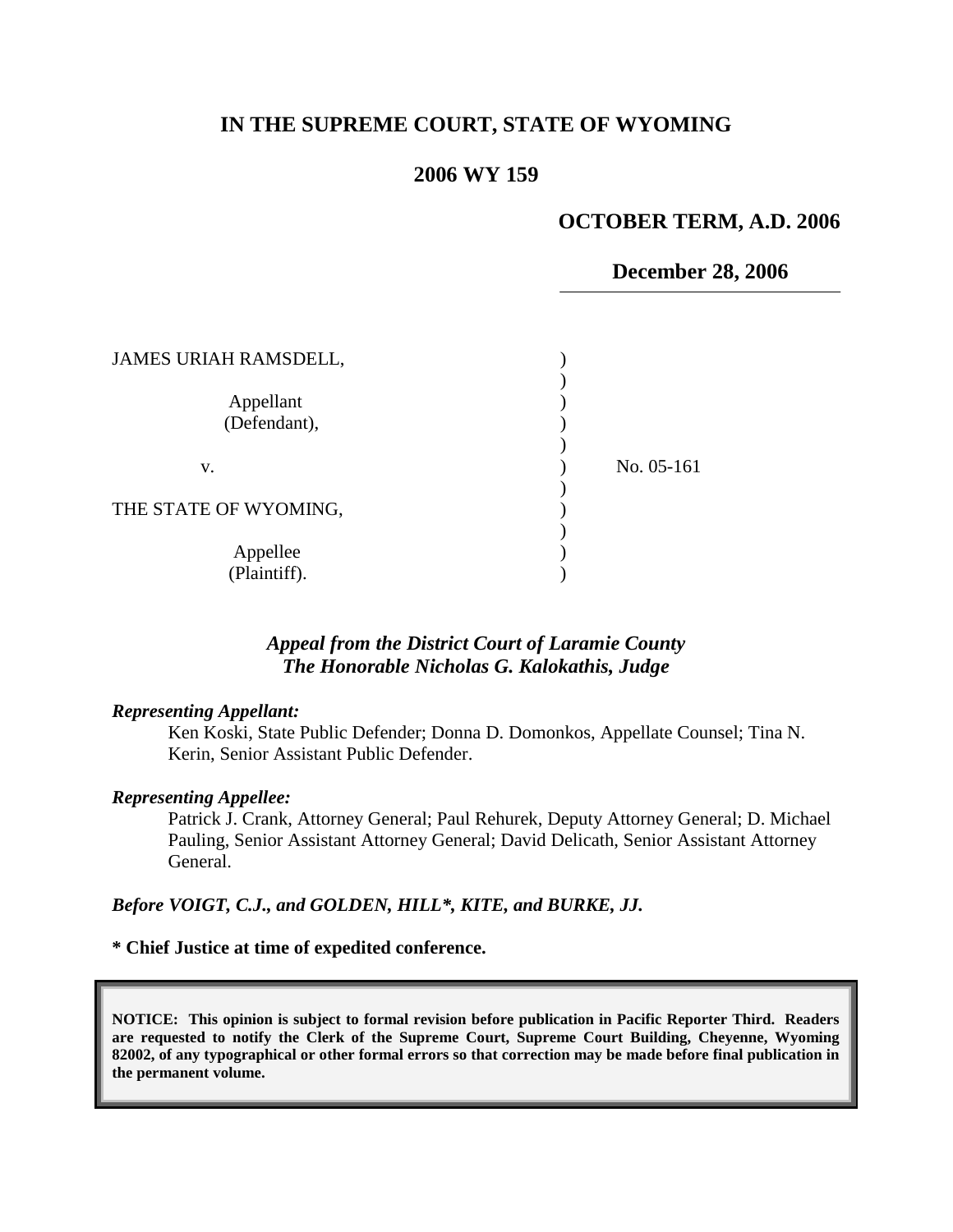# **BURKE, Justice.**

[¶1] Mr. Ramsdell appeals from an order revoking his probation for failure to pay restitution. We affirm.

# *ISSUES*

[¶2] Mr. Ramsdell presents the following issues:

Did the trial court err in not dismissing the probation revocation, with prejudice, due to lack of timely hearing?

Did the trial court err in revoking probation, when presented with uncontroverted evidence that Mr. Ramsdell was unable to pay?

The State presents an additional issue:

Does this Court have jurisdiction to consider whether the trial court erred by dismissing the August 17, 2004, probation revocation petition without prejudice?

## *FACTS*

[¶3] In 2001, Mr. Ramsdell pled guilty to one felony count of larceny by bailee, in violation of Wyo. Stat. Ann. § 6-3-402(b), (c)(i) (Michie 1997). He was sentenced to a term of two to five years in the state penitentiary. The sentence was suspended and he was placed on probation. One of the conditions of probation required Mr. Ramsdell to pay restitution in the amount of \$7,344.37. His restitution payment was set at \$125.00 per month.

[¶4] In 2002, Mr. Ramsdell's probation was revoked, in part, because of his failure to meet his restitution obligation. His original prison sentence was imposed with a referral to Boot Camp. Mr. Ramsdell completed the Boot Camp program and was once again placed on probation. Restitution was re-imposed as a condition of probation. Mr. Ramsdell requested permission to move to the state of Washington because of employment opportunities available to him. The court granted his request.

[¶5] In 2004, Mr. Ramsdell's probation was revoked for the second time for failing to make restitution payments. At the revocation hearing, Mr. Ramsdell requested permission to move to Idaho where he had a job working for his family's business. He offered to increase his restitution payments to "\$550.00 or \$600.00" per month. The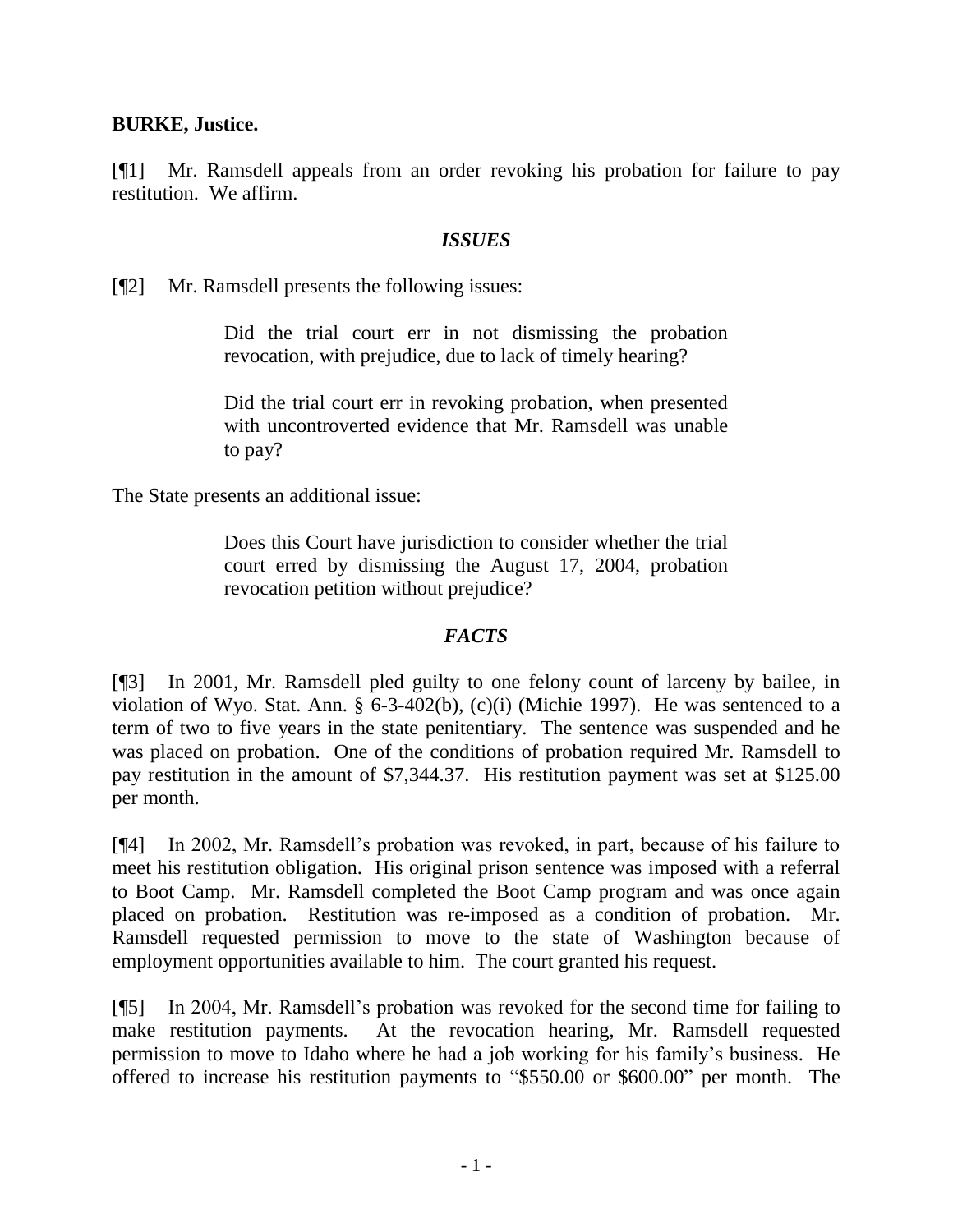district court granted Mr. Ramsdell's request, reinstated probation, and set the new restitution payment at \$500.00 per month.

[¶6] After moving to Idaho, Mr. Ramsdell made two restitution payments. The last payment was received on June 7, 2004. The State filed a third petition for revocation on August 17, 2004, alleging that Mr. Ramsdell had failed to pay restitution.

[¶7] Mr. Ramsdell was arrested several months later on March 23, 2005. He appeared before the circuit court on March 25, 2005, and was appointed a public defender at that time. On April 7, 2005, Mr. Ramsdell appeared before the district court where he was advised of the allegations contained in the revocation petition and of his rights. He denied the allegations. The district court set bond and scheduled an evidentiary hearing for April 14, 2005.

[¶8] At the April 14th hearing, the State informed the court that it was not prepared to proceed because it had failed to notify its witnesses of the scheduled hearing. Defense counsel orally moved for dismissal of the revocation petition with prejudice. The district court granted the dismissal, but did so without prejudice. A written order granting the dismissal was never entered. The district court did, however, enter a minute order releasing Mr. Ramsdell from custody.

[¶9] The next day, the State re-filed its petition seeking revocation on the same grounds as alleged in the August 17, 2004 petition. A hearing was set for April 21, 2005. On the day of the scheduled hearing, Mr. Ramsdell filed a Motion to Dismiss with Prejudice for Lack of Speedy Probation Revocation Hearing; if Denied then Motion to Grant Credit for Time Served Awaiting Probation Revocation Hearing. The district court denied the motion to dismiss.

[¶10] The evidentiary hearing was held. The district court found that Mr. Ramsdell had willfully failed to pay his court-ordered restitution. Mr. Ramsdell's probation was revoked and the district court imposed the original two to five year sentence. Mr. Ramsdell was awarded credit for time served including the time he was confined while awaiting disposition of the August 17, 2004 revocation petition. This appeal followed.

# *STANDARD OF REVIEW*

[¶11] Probation revocation proceedings are reviewed under our abuse of discretion standard.

> A district court's decision to revoke probation is discretionary and will not be disturbed unless the record demonstrates a clear abuse of discretion. . . . Judicial discretion is a composite of many things, among which are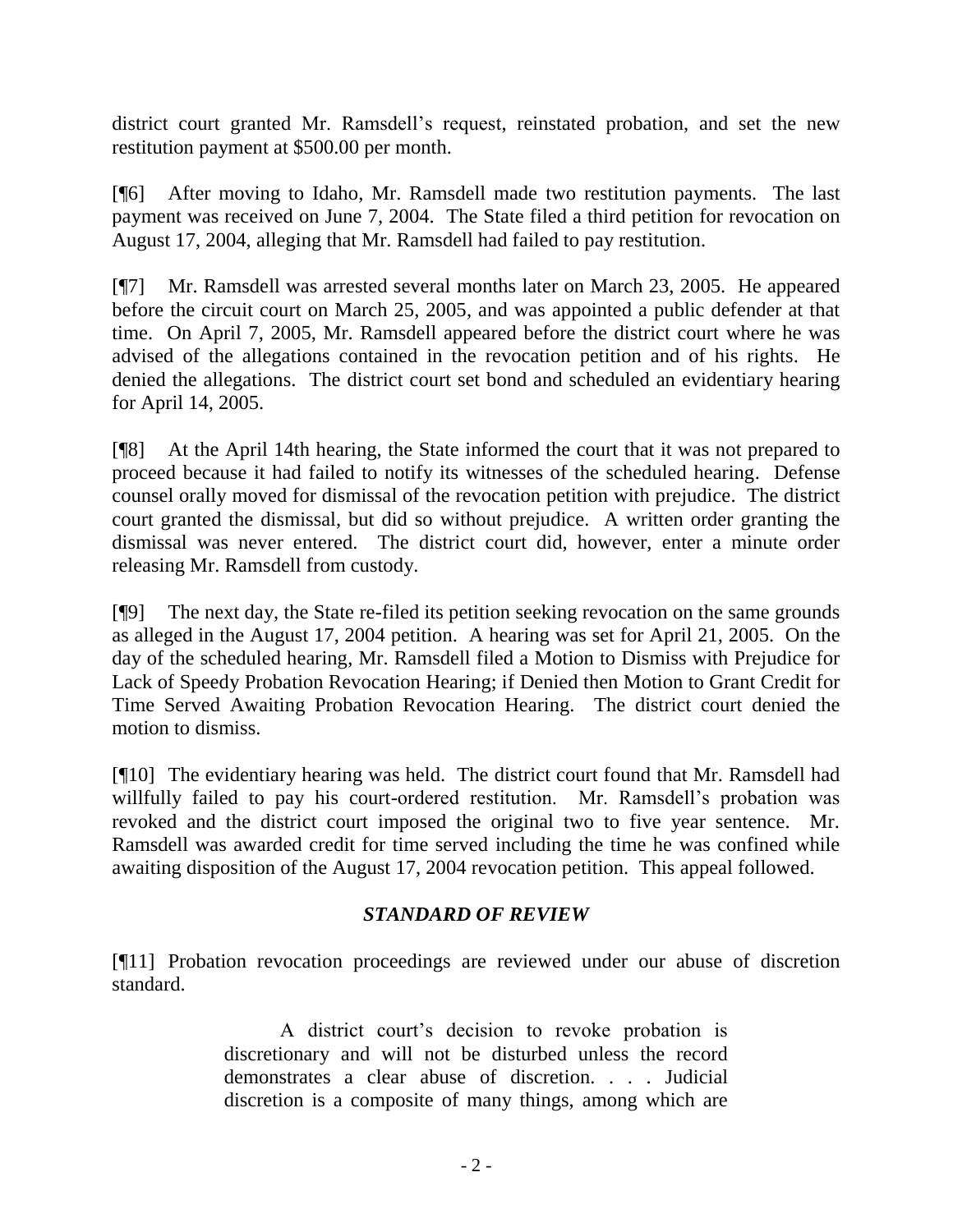conclusions drawn from objective criteria; it means a sound judgment exercised with regard to what is right under the circumstances and without doing so arbitrarily or capriciously. The district court's determination that the probation agreement has been violated must be based upon verified facts and must be made pursuant to due process protections.

*Anderson v. State*, 2002 WY 46, ¶ 25, 43 P.3d 108, 118 (Wyo. 2002) (internal citations and quotation marks omitted). To the extent that this appeal raises questions of law, those questions are reviewed *de novo*. *Johnson v. State*, 2006 WY 79, ¶ 7, 137 P.3d 903, 905 (Wyo. 2006).

# *DISCUSSION*

[¶12] Mr. Ramsdell initially claims the district court erred by dismissing the August 17, 2004, revocation petition without prejudice. He contends that a dismissal with prejudice should have been ordered because he was not provided a hearing within fifteen days of his first appearance after the filing of the petition as required by W.R.Cr.P.  $39(a)(4)(B)(i)$ . He further claims that, because the August petition should have been dismissed with prejudice, the State was precluded from filing the second petition.

[¶13] In response, the State first claims that this Court is without jurisdiction to consider this issue. The State contends that Mr. Ramsdell's appeal is untimely because he did not appeal from the oral ruling dismissing the August petition. We reject the State's contention that we lack jurisdiction.

[¶14] On April 14, 2005, the district court ruled from the bench that the August petition was dismissed without prejudice. A written order did not follow the court's oral pronouncement. Prior to the hearing on April 21, 2005, Mr. Ramsdell filed another motion to dismiss. The district court orally denied the motion. Again, a written order did not follow.

[¶15] W.R.A.P. 2.01(a) provides in pertinent part that "[a]n appeal from a trial court to an appellate court shall be taken by filing the notice of appeal with the clerk of the trial court within 30 days from entry of the appealable order. . . ." "Entry" of an order requires that the order be in writing and filed with the clerk of court. *See, e.g.,* Black's Law Dictionary 533 ( $6<sup>th</sup>$  ed. 1990) (defining the term entry as "a setting down in writing of particulars" and/or "to file or . . . deposit"). *See also, State v. Gwyther*, 589 N.W.2d 575, 578 (N.D. 1999) (holding that an oral ruling is not an appealable order); *Commonwealth of Kentucky v. West*, 147 S.W.3d 72, 74 (Ky. 2004) (finding it axiomatic that the appealable order be in writing).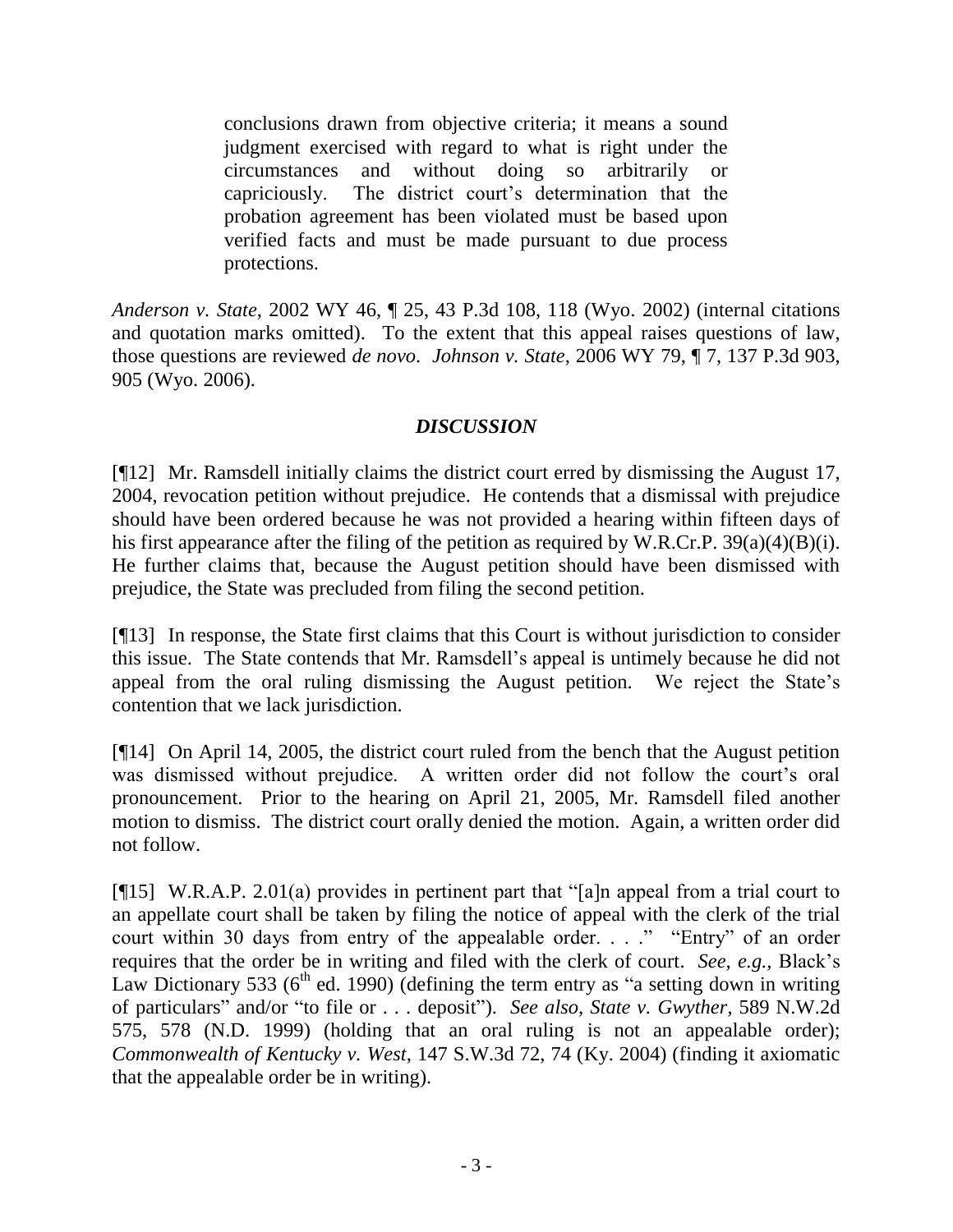[ $[16]$  Mr. Ramsdell was not required to appeal from the oral ruling.<sup>1</sup> He appealed from the Order Revoking Probation and Judgment and Sentence. This order was the first written order entered after the petition for revocation was filed. The appeal was timely and we have jurisdiction to consider this issue.

[¶17] Alternatively, the State claims that Mr. Ramsdell received an appropriate remedy for violation of the time limits set forth in W.R.Cr.P. 39. 2 In *Reese v. State*, 866 P.2d 82, 84 (Wyo. 1993), we held that the time limits set forth in W.R.Cr.P. 39 are considered advisory in nature and are not mandatory.<sup>3</sup> We explained that:

the reason they go to the Circuit Court is so they can get a public defender appointed. It is not the first appearance in the District Court. It is simply an attempt to help the jail with its overcrowding problems and to move these cases along. I think the first appearance under that rule would be in this court, which we call an arraignment for classification[] purposes.

Despite this discussion, the district court and the State proceeded as if a violation of the time limits occurred. Therefore, we too will proceed on that basis.

 $3$  W.R.Cr.P. 39(a)(4)(B)(i) provides in pertinent part:

If the probationer is in custody because of the probation revocation proceedings, a hearing upon a petition for revocation of probation shall be held within 15 days after the probationer's first appearance before the court following the filing of the petition. If the probationer is not in custody because of the probation revocation proceedings, a hearing upon the petition shall be held within 30 days after the probationer's first appearance following the filing of the petition. For good cause the time limits may be extended by the court.

 $\overline{a}$ <sup>1</sup> "The lack of writing does not mean that there is no order. It simply means that [the appellate court has] no jurisdiction to review the order, because the right of appeal exists only from the time of entry of the order." *State ex rel. Hildebrand v. Kegu*[, 207 N.W.2d 658, 659-660 \(Wis. 1973\).](http://www.lexis.com/research/xlink?app=00075&view=full&searchtype=get&search=59+Wis.+2d+216)

<sup>&</sup>lt;sup>2</sup> We question whether a violation of the time limits set forth in W.R.Cr.P. 39 occurred. The rule requires a hearing within fifteen days of the first appearance before the court. W.R.Cr.P. 39(a)(3) requires the court to advise the probationer of the allegations contained in the petition for revocation and of his or her rights at the first appearance. The probationer is then required to either admit or deny the allegations. W.R.Cr.P. 39(a)(4). Mr. Ramsdell contends that his first appearance occurred on March 25, 2005, when he was brought before the circuit court and appointed a public defender. A transcript of this appearance does not exist. As a result, we cannot determine whether Mr. Ramsdell was given the W.R.Cr.P. 39(a)(3) advisements at that time. We can only assume that the sole purpose of this appearance was to bring Mr. Ramsdell before a judicial officer without unnecessary delay in accordance with W.R.Cr.P. 39(a)(2). However, a transcript of the April 7, 2005, hearing is contained in the record. Mr. Ramsdell was advised of the allegations asserted in the petition for revocation and advised of his rights. He also denied the allegations. If April 7, 2005, was in fact the first appearance before the court as provided in W.R.Cr.P. 39(a)(3), the hearing held on April 21, 2005, would be within the fifteen-day time period set forth in the rule. This analysis is in accord with the district court's comments concerning this issue during the April 21, 2005, hearing. The district court commented that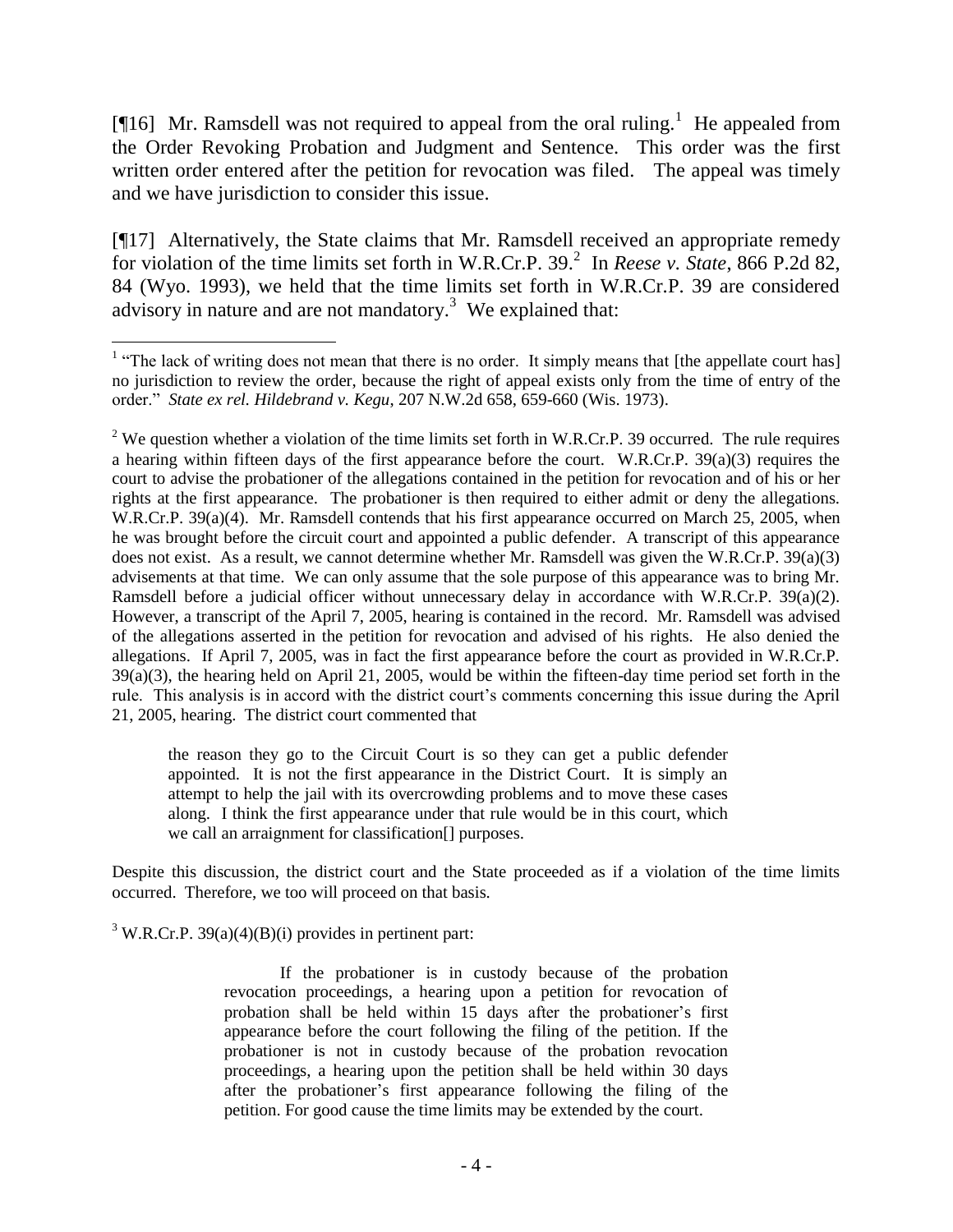[t]he time limits prescribed by Rule 39 do not establish the parameters of the district court's jurisdiction, since the district court retained its original jurisdiction, but rather seek to prevent delays in contravention of a defendant's constitutional right to a speedy disposition of the charges against him. Federal due process requires that a probationer be afforded an opportunity for a revocation hearing within a reasonable time after he is taken into custody. *Morrissey v. Brewer*, 408 U.S. 471, 488, 92 S.Ct. 2593, 2603-04, 33 L.Ed.2d 484, 498 (1972).

. . . [T]he court may, as indicated by the rule, deviate from the prescribed times for good cause. . . .

We therefore conclude that, while the thirty and fifteen-day time limits set forth in Rule 39 should be adhered to, failure to do so will not divest the trial court of its jurisdiction, nor will it result in an automatic dismissal of the revocation petition.

*Reese*, 866 P.2d at 84. We have also recognized that courts are permitted to "tailor [a] remedy to the circumstances of each case in light of the harm the rule was promulgated to prevent" because the rule does not provide specific remedies for violations. *Doney v. State*, 2002 WY 182, ¶ 17, 59 P.3d 730, 737 (Wyo. 2002).

[¶18] In this case, the district court set the evidentiary hearing for April 14, 2005. Mr. Ramsdell did not object to the court's setting. When the State advised the district court that it was unable to proceed with the scheduled evidentiary hearing, the district court dismissed the petition and ordered Mr. Ramsdell's release from custody. After revoking Mr. Ramsdell's probation on April 21, 2005, the district court awarded Mr. Ramsdell credit for his time in custody pending disposition of the revocation proceedings.

[¶19] Both of these remedies are appropriate under the circumstances of this case. *See, e.g., Doney*, ¶ 18, 59 P.3d at 737 (finding credit for time served an appropriate remedy for the 48 day and 18 day violations of the time limit set forth in W.R.Cr.P. 39 rather than issuing a dismissal with prejudice). Although Mr. Ramsdell urges us to require dismissal of the petition with prejudice, nothing in the rules or in our case law mandates that result. While we envision situations where a dismissal with prejudice might be appropriate, the circumstances here do not warrant it. We find no error in the district court's decision to dismiss the petition for revocation without prejudice.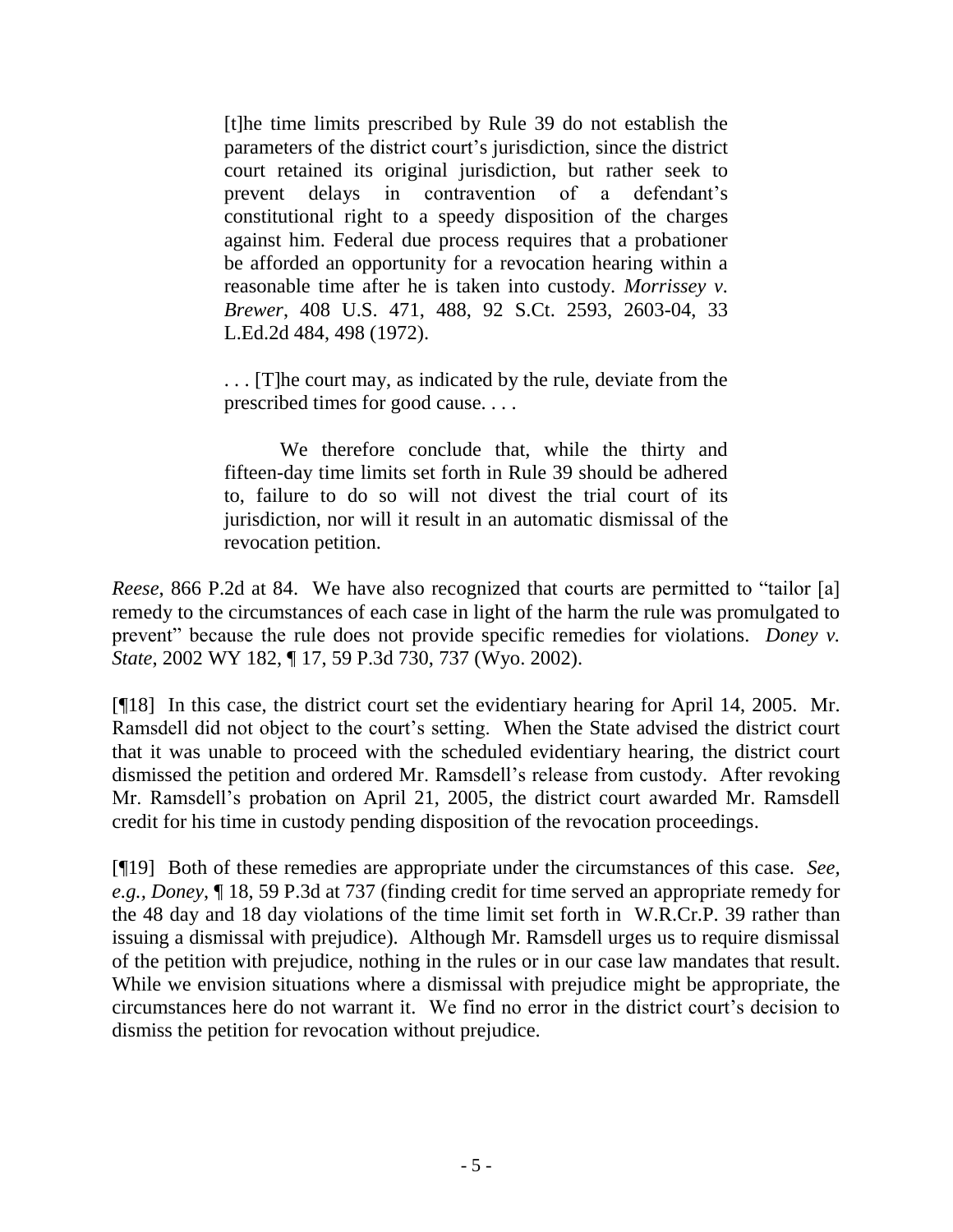# *Willful Failure to Pay Restitution*

[¶20] Mr. Ramsdell also challenges the district court's determination that he willfully failed to pay his restitution. He claims the State did not refute evidence that he was unable to pay because of his financial situation. He further claims that because the district court did not consider alternatives to imprisonment, his due process rights were violated.

[¶21] At the evidentiary hearing, an employee of the Wyoming Department of Corrections testified that Mr. Ramsdell had not made his court-ordered restitution payments. The State produced evidence that Mr. Ramsdell made only two restitution payments from the date of his last probation revocation through the filing of the petition to revoke.<sup>4</sup> Once the State demonstrated a failure to pay, the burden shifted to Mr. Ramsdell to establish that he had an inability to pay restitution. *Dickson v. State*, 903 P.2d 1019, 1023 (Wyo. 1995).

[¶22] Mr. Ramsdell testified concerning the reasons for his failure to pay. According to his testimony, his family's business started going under after he made his last restitution payment on June 7, 2004. The business eventually closed in August 2004. He advised the court that even though he knew the business was going under, he didn't look for another job because he didn't want to leave his family "high and dry." Mr. Ramsdell explained: "I mean, I could have started working somewhere else, but then again, I could have also lost my place to live because of the fact that I wasn't working with them." He further testified that he has been working part-time for Clear Channel Communications. Mr. Ramsdell also produced copies of his 2003 and 2004 tax returns showing an annual income of \$4,737.00 and \$2,735.00 respectively.

[¶23] At the conclusion of the probation revocation hearing, the district court determined that Mr. Ramsdell had willfully failed to pay his court-ordered restitution. The court reasoned that Mr. Ramsdell is "an able-bodied man, able to make payments, able to get a job. Just because he doesn't want to get a full-time job or get another job is of no concern to this Court." We cannot say that the district court abused its discretion in reaching its conclusion.

[¶24] Mr. Ramsdell did not produce any evidence concerning his living situation or his monthly bills. He also did not produce any evidence that he had a physical or mental disability which prevented him from obtaining full-time employment or that economic conditions were a factor in his case. Mr. Ramsdell's testimony indicated he could have found alternative employment in order to meet his restitution obligation, but chose not to. As a result, Mr. Ramsdell did not meet his burden of establishing an inability to pay.

 $\overline{a}$ 

<sup>&</sup>lt;sup>4</sup> One payment was in the amount of \$500.00 and the other was in the amount of \$400.00.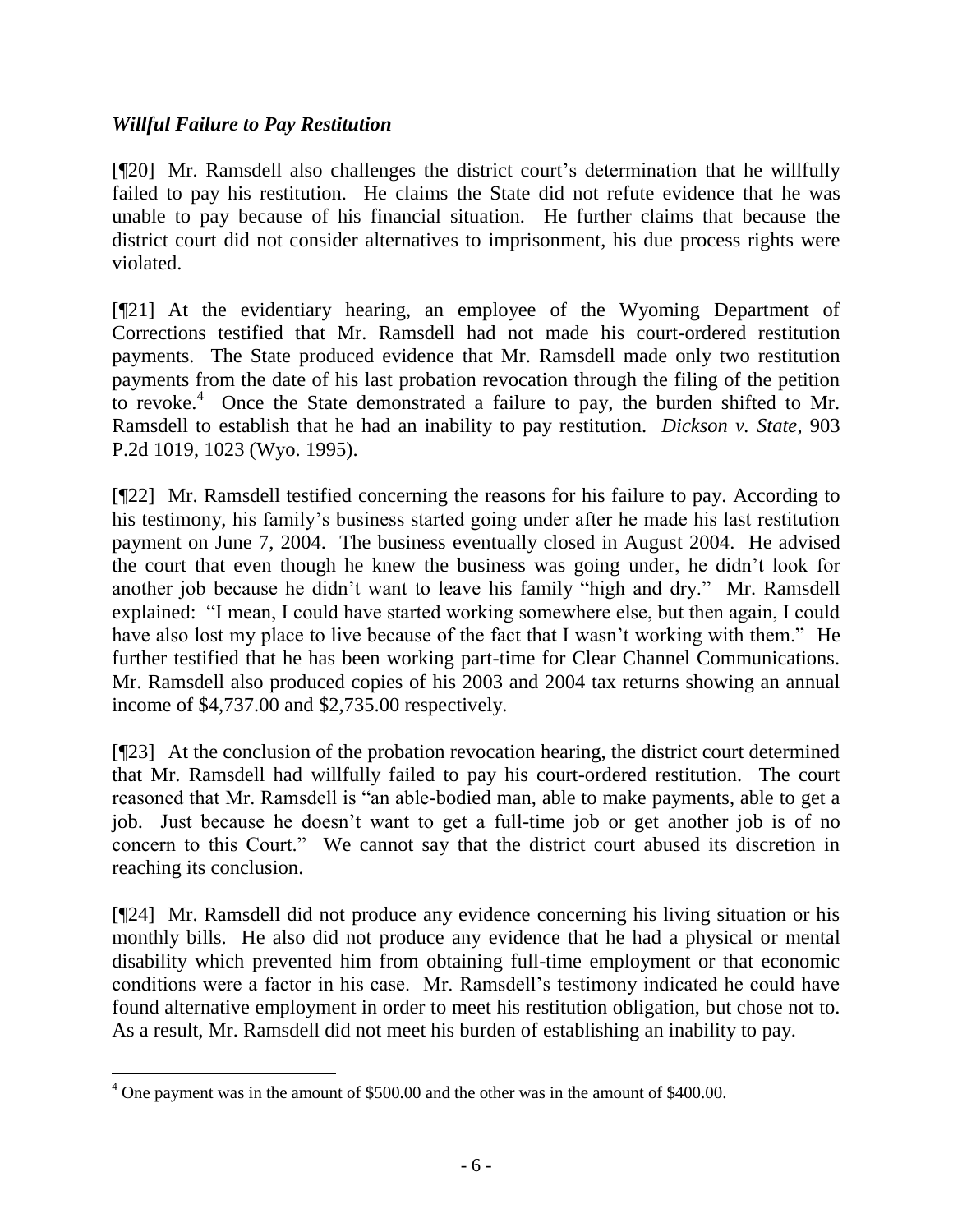[¶25] In probation revocation cases,

[a]ll that is essential is the court's conscientious judgment after hearing the facts that the violation has occurred. This should not be an arbitrary action and should include a consideration of both the reasons underlying the original impositions of conditions, the violation of these, and the reasons leading to such violation.

*Gailey v. State*[, 882 P.2d 888, 891 \(Wyo. 1994\).](http://www.lexis.com/research/xlink?app=00075&view=full&searchtype=get&search=882+P.2d+891) In this case, Mr. Ramsdell was originally sentenced on October 4, 2001, at which time it was determined that he had an ability to pay restitution in the amount of \$125.00 per month. Thereafter, Mr. Ramsdell's probation was revoked twice for his failure to pay restitution. During his second revocation hearing, Mr. Ramsdell represented an ability to increase his payments to "\$550.00 or \$600.00" per month. However, he failed to make any payments in any amount after June 7, 2004, despite his continued employment with the family's business until its closure and his employment with Clear Channel Communications. Mr. Ramsdell's failure to apply any of the funds available to him toward his restitution supports the district court's finding that he willfully failed to pay. *See, e.g., Badura v. State*, 832 P.2d 1390, 1393 (Wyo. 1992) (finding appellant's failure to pay anything toward restitution was willful and a legitimate reason for revoking probation).

[¶26] Relying on *Bearden v. Georgia,* 461 U.S. 660, 672, 103 S.Ct. 2064, 2073, 76 L.Ed.2d 221 (1983), Mr. Ramsdell also claims that his due process rights were violated because the district court did not consider alternatives to imprisonment. Mr. Ramsdell's claim is without merit. In *Bearden,* the United States Supreme Court held that:

> a sentencing court must inquire into the reasons for the failure to pay. If the probationer willfully refused to pay or failed to make sufficient bona fide efforts legally to acquire the resources to pay, the court may revoke probation and sentence the defendant to imprisonment within the authorized range of its sentencing authority. If the probationer could not pay despite sufficient bona fide efforts to acquire the resources to do so, the court must consider alternative measures of punishment other than imprisonment.

*Bearden*, 461 U.S. at 672, [103 S.Ct. at 2073.](http://www.lexis.com/research/xlink?app=00075&view=full&searchtype=get&search=461+U.S.+672) Mr. Ramsdell admitted that he made no effort to look for other employment when his family's business started to fold. There is no evidence that Mr. Ramsdell made any effort to borrow money, seek modification of the terms of the order, or notify the court of a change in circumstances. *See, e.g., Dickson*, 903 P.2d at 1024.